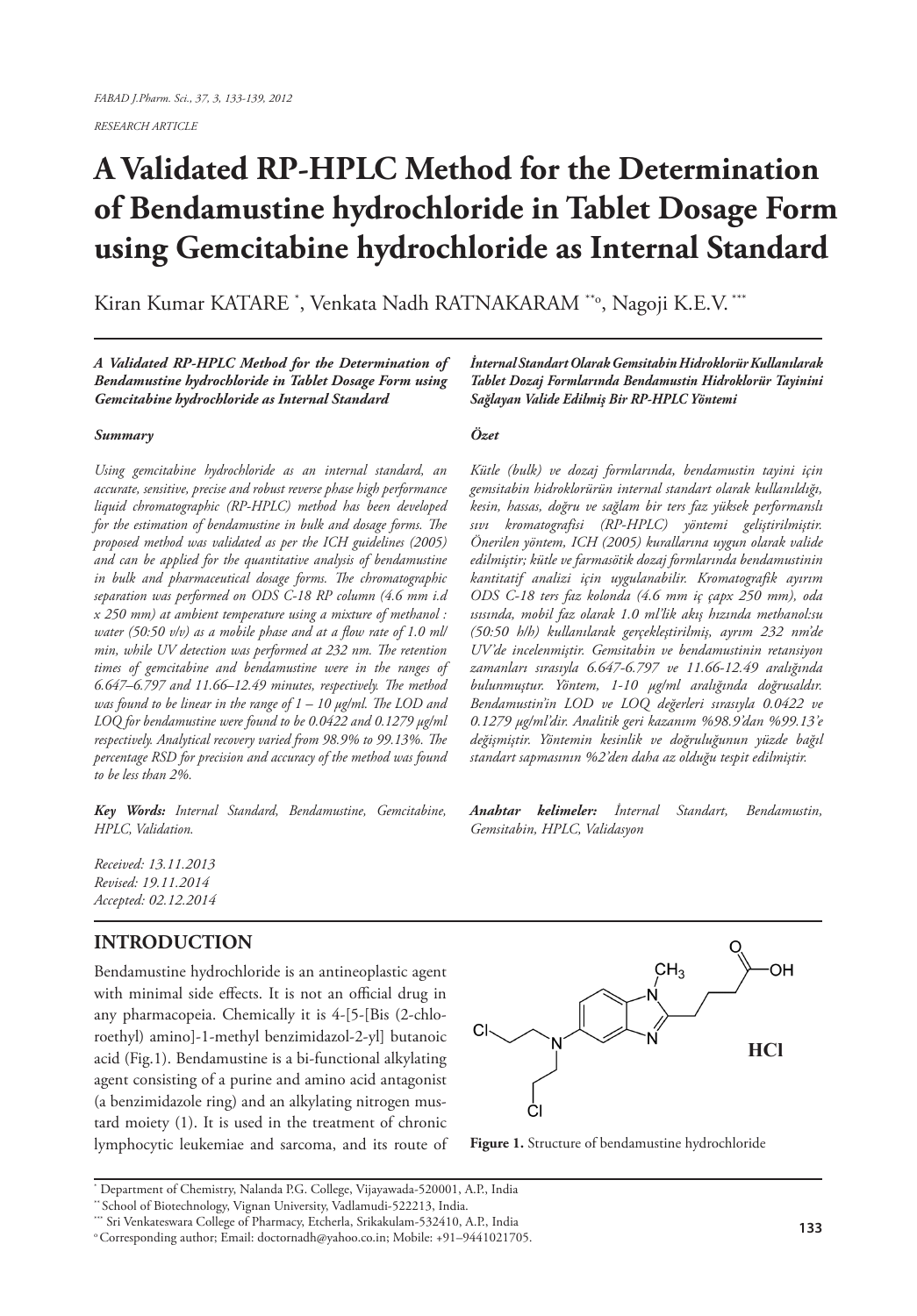administration is intravenous (2-3). It exhibits cytotoxic activity against human ovarian and breast cancers *in vitro.* Substituting bendamustine for cyclophosphamide in the CMF protocol (cyclophosphamide, methotrexate and fluorouracil) ended up with a prolonged remission from 6.2 to 15.2 months in patients with metastatic breast cancer (4). It exhibits a synergistic effect with fludarabine (5). A combination of bendamustine and gemcitabine (Fig.2) was used to study the efficacy and tolerability in patients suffering with metastatic breast cancer and relapsed ovarian cancer. In patients with breast cancer, partial remission and stable disease was observed in 22% and 44% respectively. But, this study was preterm discontinued due to severe myelotoxicity and fatigue (6). Combination of DNA repair inhibition with bendamustine or gemcitabine in the treatment of cancer was studied by Alfonso Bellacosa et al (7) wherein they reported enhancement of tumor cell sensitivity to the agent that induces DNA damage.



**Figure 2.** Structure of gemcitabine hydrochloride

Literature survey revealed that spectrophotometric (8– 9), LC–MS (10-11) and capillary GC method (12) have been developed for the estimation of Bendamustine hydrochloride in blood plasma / urine samples. Earlier proposed HPLC (13–16) methods utilize acetonitrile as a solvent in mobile phase which is toxic in nature. To the knowledge of authors, there are no reports on the usage of internal standard for the determination of bendamustine. Hence, a new RP-HPLC method has been reported in the present investigation for the estimation of bendamustine hydrochloride in bulk and tablet dosage form using gemcitabine hydrochloride as internal standard (I.S.) and replacement of acetonitrile with a cheap and non-toxic solvent like methanol.

## **MATERIAL AND METHODS**

**134 Materials:** The pharmaceutical grade pure sample of bendmustine (99.98%) and gemcitabine hydrochloride

(99.73%) were procured from GSN Pharmaceutical Laboratories Limited, Hyderabad, India. HPLC grade (E. Merk) methanol and triple distilled water (TD water) were used.

**Apparatus:** Agilent 1120 Compact LC HPLC system consisting of a gradient liquid pump, LC UV-Visible spectrophotometric detector, ODS C-18 RP column (4.6mm x 250mm), 20 µl Hamilton injecting syringe and a window based single channel software were used. An Essae electronic balance was used for weighing. A nylon membrane filter having 0.45 µm pore size (Sigma–Adrich make) was used for filtering the mobile phase.

**Preparation of standard stock solution:** Standard stock solutions of bendamustine hydrochloride and gemcitabine hydrochloride were prepared by dissolving 25 mg of the drug in 25 ml of the mixture of methanol and water (50:50) to get 1.0 mg/ml solution. This standard stock solution was suitably diluted with mobile phase (methanol  $\&$  water in the ratio of 50:50 v/v) to get the working solution of 100 µg/ml concentration.

**Chromatographic conditions:** Prior to use, mobile phase was filtered through nylon membrane filter having 0.45 µm pore size and then degassed by ultrasonification. A number of alterations in mobile phase characteristics (both solvent and composition) and flow rates were performed in order to optimize the operating conditions for isocratic RP-HPLC detection of bendamustine by facilitating separation as well as improvement of chromatographic system performance. Ease of separation, retention time, peak parameters (resolution, tailing and symmetry) were considered for the selection of mobile phase. Mixtures of various ratios of methanol: water (50:50, 40:60, 60:40 v/v) and of methanol: acetonitrile (50:50, 40:60, 60:40 v/v) were used for these studies to ascertain system suitability. The effect of flow rate on the separation of peaks of the studied compounds was studied in the range 0.8–1.2 ml/min. The appropriate wavelength in UV region (232 nm) was selected for the measurement of active ingredients in the proposed method.

### **RESULTS AND DISCUSSION**

### **Internal Standard:**

Gemcitabine hydrochloride was used as internal standard (IS) for the experiments of proposed method because (i) it gives a well-defined and symmetrical peak (retention time 6.647–6.797 minutes) which is well resolved from bendamustine peak (retention time 11.66-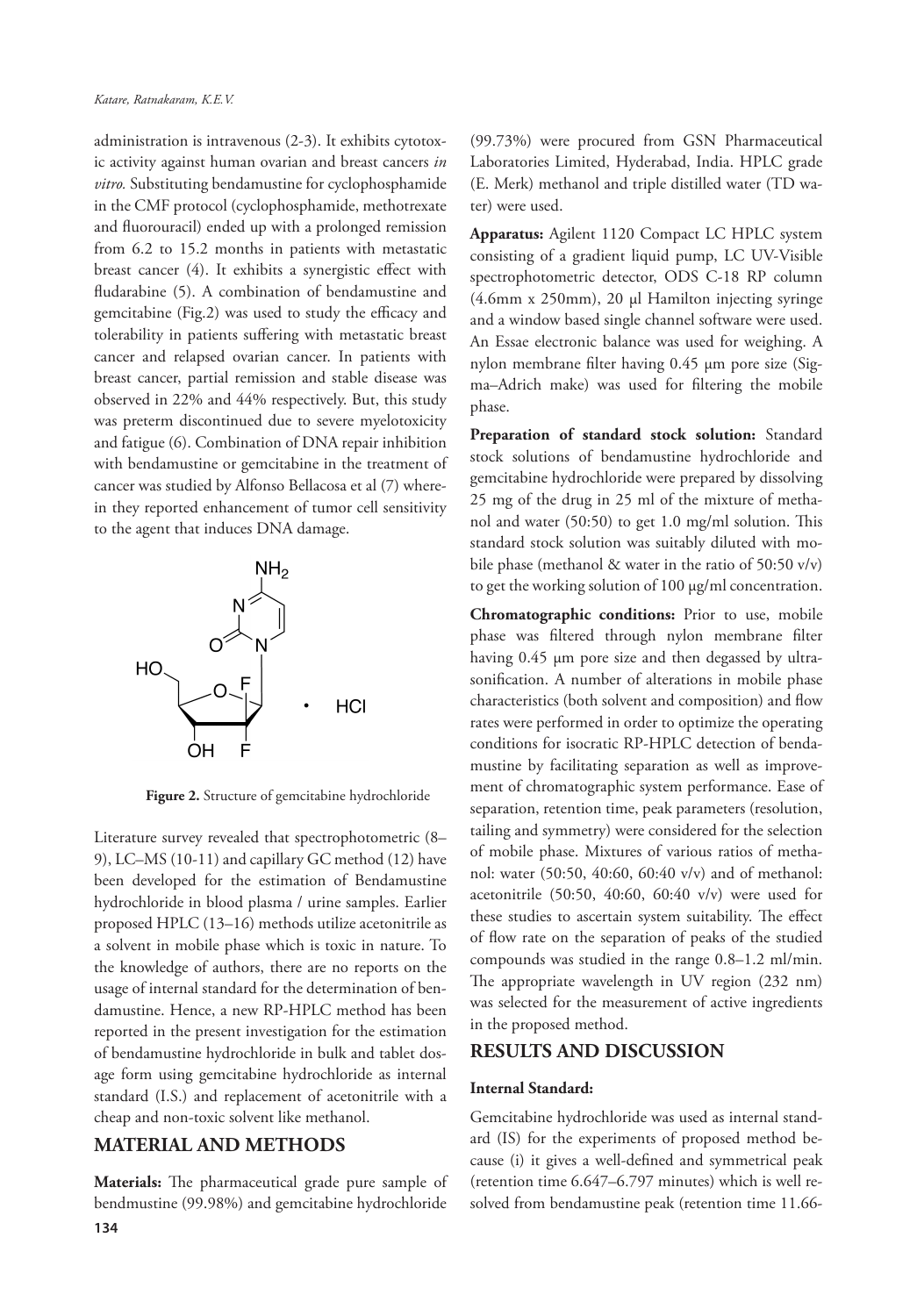

**Figure 3.** A typical chromatogram of bendamustine HCl (6.0 µg/ml) and gemcitabine HCl (I.S.) (10.0 µg/ml)

12.49 minutes), (ii) it can be detected comfortably at the measured wavelength (232 nm), (iii) could be eluted using a mixture of methanol and water without using any buffer, (iv) it is a chemical that is found easily in most of the quality control laboratories (17). In the present study, it was used in concentration of 10 µg/ ml.

## **Method development:**

Well resolved and sharp peaks for bendamustine and gemcitabine were obtained by using a mobile phase of methanol: water (50:50 v/v) mixture (Fig.3), whereas, peak splitting was observed in 60:40 and 80:20 of methanol: water. The splitting of peak at higher volumes of methanol can be attributed to the anomalous weak peak of derivative developed by incubating either drug or internal standard with the traces of formaldehyde associated with methanol (18). Acetonitrile was the solvent in the methods suggested by others (13–16), but in the present method methanol replaced acetonitrile due to its toxic nature (19). Methanol was selected as a solvent in eluting mobile phase in view of added advantages viz., (i) it is inexpensive, (ii) it is non-toxic / environmental friendly / less damaging to health (20), (iii) it is suitable for repetitive separations and can be recycled by distillation (21), (iv) it provides improved efficiency by reducing peak tailing and forming hydrogen bonding with silanols (22), (v) it decreases the menace of salt precipitation in narrow capillaries as methanol is an organic polar solvent, which in turn was accountable for moderate back pressure for prolonged periods and hence an improved operation efficiency can be ob-

served in HPLC (23). Moreover, the overlap between the peaks was observed when methanol was replaced by acetonitrile whereas; broadening of the peaks was observed when buffer was used instead of water. Hence, a mixture of methanol and water (50:50 v/v) was the most suitable composition. After performing the chromatographic separation of the drug at different flow rates, it was found that flow rate of 1.0 ml / min showed a well-defined and symmetrical peak for bendamustine peak (retention time 11.66-12.49 minutes), which is well resolved from internal standard (retention time 6.647–6.797 minutes).

In the present study, ODS C18 analytical column was chosen as the stationary phase due to excellent selectivity and low cost (24). Optimized chromatographic conditions are shown in Table 1.

#### **Method validation:**

After developing the method, the described method for the assay of bendamustine using gemcitabine as internal standard was validated by ICH guidelines (2005) (25) by evaluation of main validation parameters such as linearity and range, accuracy and precision, recovery, ruggedness, limit of detection (LOD) and limit of quantitation (LOQ).

**Linearity:** Working standard solutions of bendamustine (concentration ranges from 1 to 10  $\mu$ g/ml) containing gemcitabine (10 µg/ml) as an IS were prepared using mobile phase as a solvent. Twenty microliters of each solution were injected into the HPLC system to obtain the chromatogram. For each prepared standard solution,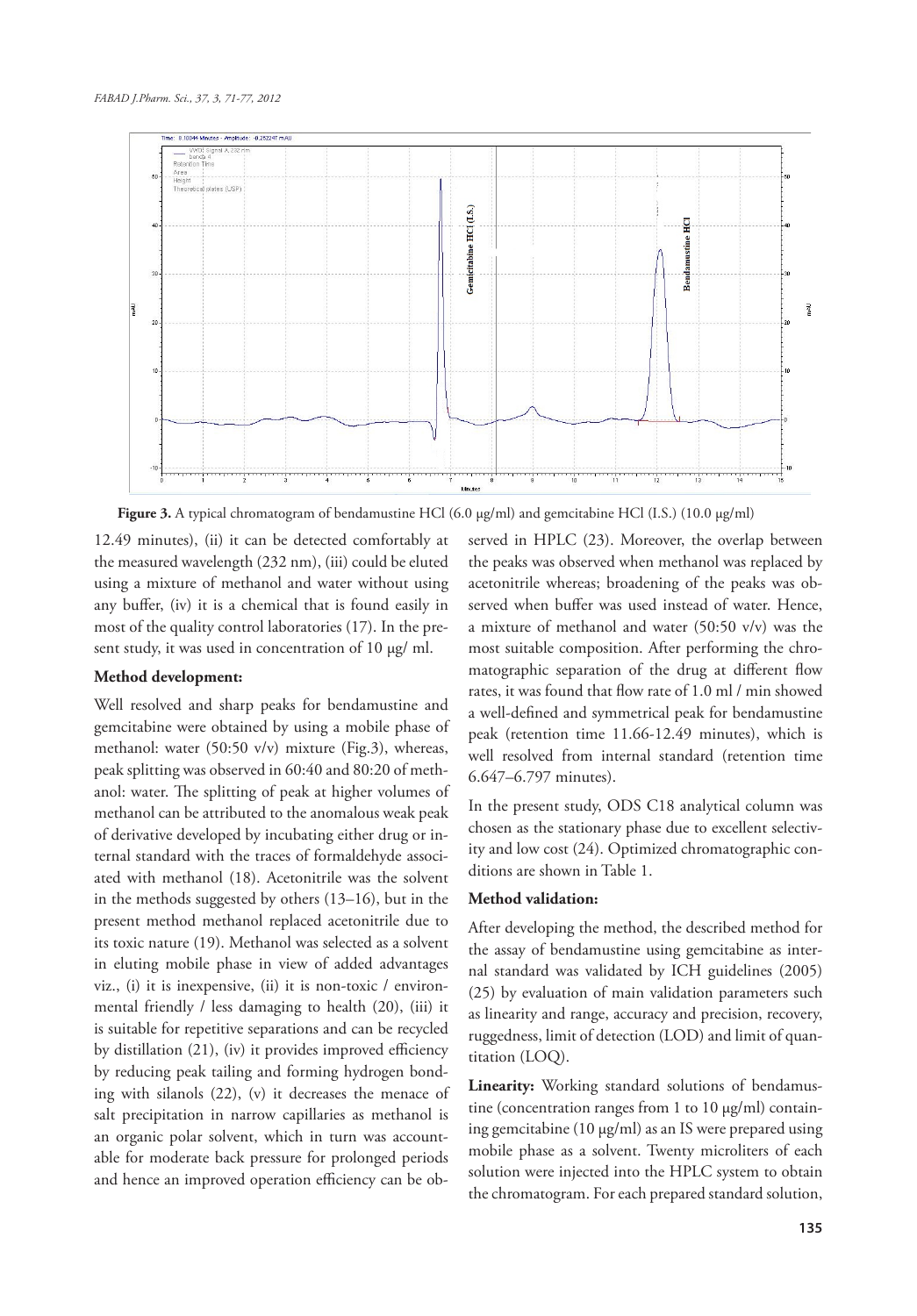| Chromatograph                                                      | Agilent 1120 Compact LC HPLC system        |
|--------------------------------------------------------------------|--------------------------------------------|
| Elution                                                            | Isocratic                                  |
| Mobile phase                                                       | Methanol: water $(50:50 \text{ v/v})$      |
| Column                                                             | ODS C-18 RP (4.6 mm i.d x 250 mm)          |
| Flow rate                                                          | $1 \text{ ml} / \text{min}$                |
| Detection                                                          | UV at 232 nm                               |
| Injection volume                                                   | 20 micro liters                            |
| Temperature                                                        | Ambient                                    |
| Retention time<br>of Gemcitabine HCl (I.S.)<br>of Bendamustine HCl | 6.647-6.797 minutes<br>11.66-12.49 minutes |
| Run time                                                           | 15 minutes                                 |
| Resolution : Between the peaks<br>of I.S. and Bendamustine HCl     | 5.427 min                                  |

**Table 1.** Optimized chromatographic conditions

| Concentration (µg/ml)  | Ratio of AUC                    |  |
|------------------------|---------------------------------|--|
| Gemcitabine HCl (I.S.) | of Bendamustine HCl to I.S.     |  |
|                        |                                 |  |
| 10                     | 0.4875                          |  |
| 10                     | 0.6988                          |  |
| 10                     | 1.3471                          |  |
| 10                     | 1.7986                          |  |
| 10                     | 2.2192                          |  |
| 10                     | 2.5690                          |  |
|                        | $Y = a X + b$                   |  |
|                        | 0.23651<br>0.298067<br>0.994984 |  |
|                        |                                 |  |

ratio of the peak height for drug (bendamustine) to the peak height for the internal standard (Gemcitabine) was calculated (Table 2). A standard curve was constructed by plotting peak area ratio [drug/I.S.] against the concentration in µg/ml. The graph was found to be rectilinear over the concentration range of 1.0 to 10 µg/ ml. The linear regression equation for the taken concentration range was  $Y = 0.23651 X + 0.298067$  with correlation coefficient  $(r^2)$  of 0.995. Furthermore, the regression equation was used to estimate the amount of bendamustine hydrochloride in tablet dosage form.

Precision: A standard solution containing 4 µg/ml of bendamustine hydrochloride and 10 µg/ml of gemcitabine hydrochloride was prepared to calculate the precision using the developed method. The prepared solution was injected into the HPLC system in six replicates under the same chromatographic conditions. The chromatograms were recorded for the intra and inter day variations. The values were given in Table 3. Percentage R.S.D. for the calculated values was 0.196. As RSD% < 2, the results of the precision study indicate the reliability of the method (26).

**Recovery studies:** The solutions of bendamustine hydrochloride containing 2 µg/ml were subjected to the proposed HPLC method of analysis for finding out the recovery. The recovery studies were carried out by adding known amount of bendamustine hydrochloride to the pre-analyzed sample and subjected them to the proposed HPLC method of analysis. Results of recovery studies were found in between 98.9% to 99.13% and are shown in Table 4.

**Limit of Quantification (LOQ) and Limit of Detection (LOD):** The LOQ and LOD were established at a signal to noise ratio 1:10. The LOD and LOQ of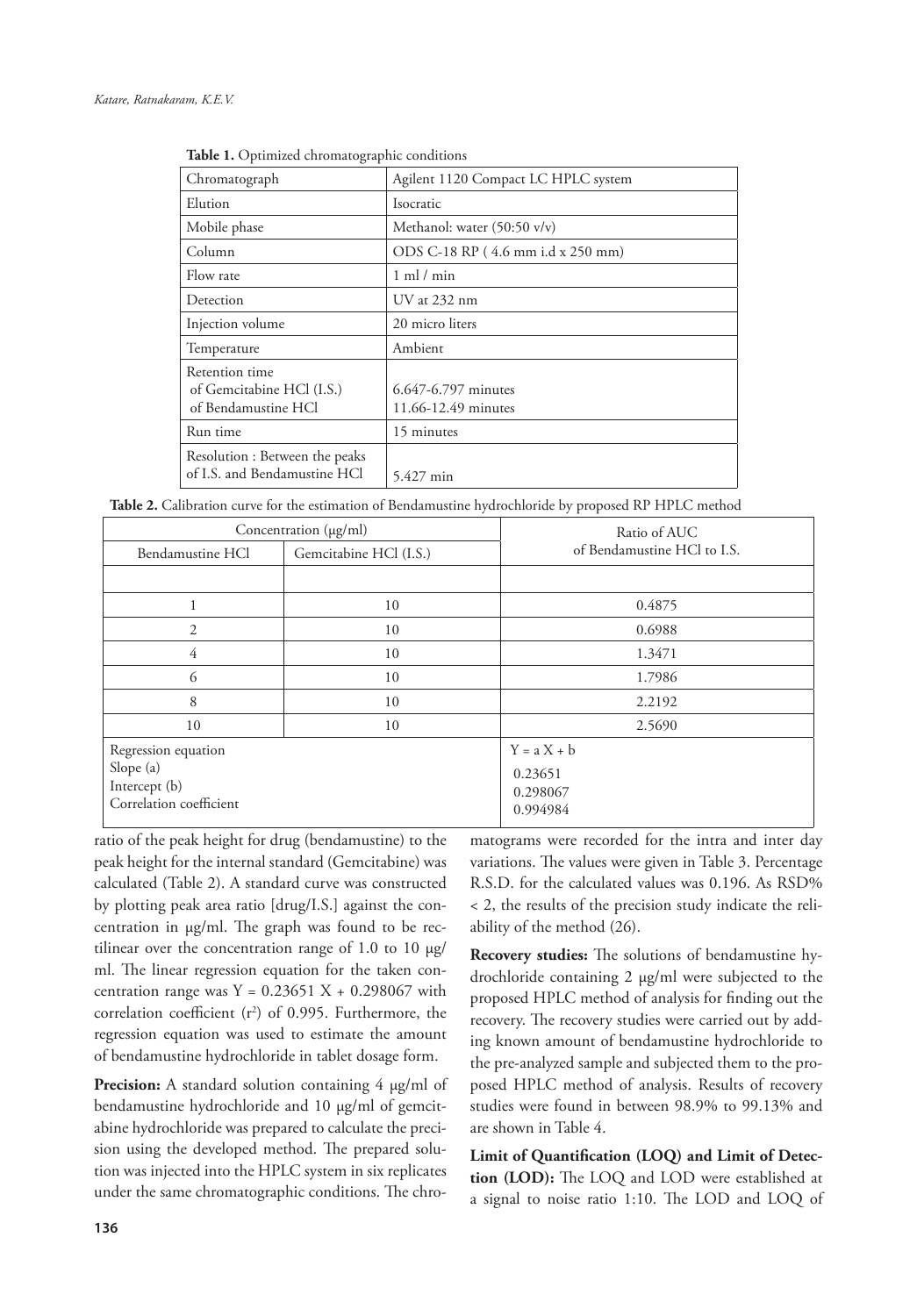| 10010.7111010111010             |                                      |             |                 |  |  |
|---------------------------------|--------------------------------------|-------------|-----------------|--|--|
| Day                             | Mean Ratio of<br>AUC of drug to I.S* | % $R.S.D.*$ | Mean $%$ R.S.D. |  |  |
| Day- $1$                        | 1.34465                              | 0.247       |                 |  |  |
| $Day-2$                         | 1.34020                              | 0.151       | 0.196           |  |  |
| $Day-3$                         | 1.34242                              | 0.190       |                 |  |  |
| * Average of six determinations |                                      |             |                 |  |  |

**Table 3.** Precision data

**Table 4.** Recovery studies of the proposed HPLC method

| Concentration of Bendamus-<br>tine HCl in sample solution<br>$(\mu g/ml)$ | Amount<br>added<br>$(\mu g/ml)$ | Total amount<br>$(\mu g/ml)$ | Amount found<br>$(\mu g/ml)$ | $%$ Recovery* | Mean   |
|---------------------------------------------------------------------------|---------------------------------|------------------------------|------------------------------|---------------|--------|
| 2                                                                         |                                 | 3                            | 2.974                        | 99.13%        |        |
| 2                                                                         | 2                               | 4                            | 3.956                        | 98.90%        | 99.01% |
| 2                                                                         | 3                               |                              | 4.950                        | 99.00%        |        |
| * Average of three determinations                                         |                                 |                              |                              |               |        |

**Table 5.** Results of analysis of tablet containing Bendamustine HCl and recovery studies

| Pharmaceutical formulation        |         | Amount of<br>Bendamustine HCl (mg) * | % of recovery |  |
|-----------------------------------|---------|--------------------------------------|---------------|--|
|                                   | Labeled | Found                                |               |  |
| Bendit                            | 100     | 99.88                                | 99.88%        |  |
| * Average of three determinations |         |                                      |               |  |

bendamustine hydrochloride were calculated using σ (standard deviation of the response) and *S* (slope of the calibration curve), and found to be  $0.0422 \mu g/ml$  and 0.1279 µg/ml respectively.

LOD =  $3.3 \times \sigma$  /S = 0.0422  $\mu$ g /ml and

LOQ =  $10 \times σ / S = 0.1279 \mu g / ml$ 

**Estimation of Bendamustine hydrochloride in tablet dosage form:** Ten tablets were procured and the tablet powder was used for estimation. To an accurately weighed portion of powder equivalent to 25 mg of bendamustine hydrochloride, an equal quantity of internal standard was added. The drug contents were dissolved in 25 ml of the mixture of methanol and water (50:50 v/v) with ultrasonification and filtered through 0.45 µm membrane filter. From the filtrate, 0.1 ml was pipetted in to 10 ml graduated test tube and made up to volume with the mobile phase. 20 µl of the sample was injected in to the column. The drug content in the tablet was quantified using the regression equation and the results are given in Table 5. Good recovery values of drug (99.88%) shows that the proposed method can be successfully applied to the determination of bendamustine in pharmaceutical formulations without any interference from common excipients.

## **CONCLUSION**

A simple, selective, rapid, precise and economical reverse phase HPLC method has been developed for the determination of bendamustine hydrochloride in tablet using gemcitabine hydrochloride as an internal standard, where a well resolved peak was observed for internal standard from that of drug. As the run time is only 15 min, the method is rapid. In the present case, methanol replaced the acetonitrile, a costly and toxic solvent used by earlier workers. Linearity was found in range of 1–10 µg/ml for the standard curve constructed by plotting peak area ratio [drug/I.S.] against the concentration and linear regression equation was  $Y = 0.23651$  $X + 0.298067$  with correlation coefficient ( $r^2$ ) of 0.995. As RSD% < 2, the results of the precision study indicate the reliability of the method. Results of recovery studies were found in between 98.9% to 99.13%. The LOD and LOQ of bendamustine hydrochloride were found to be 0.0422 µg/ml and 0.1279 µg/ml respectively. The extracts of the formulations containing bendamustine hydrochloride showed no significant peaks except that of bendamustine hydrochloride which indicates that the excipients in the solid dosage form are not interfering in the estimation by this method and therefore this method is found to be specific.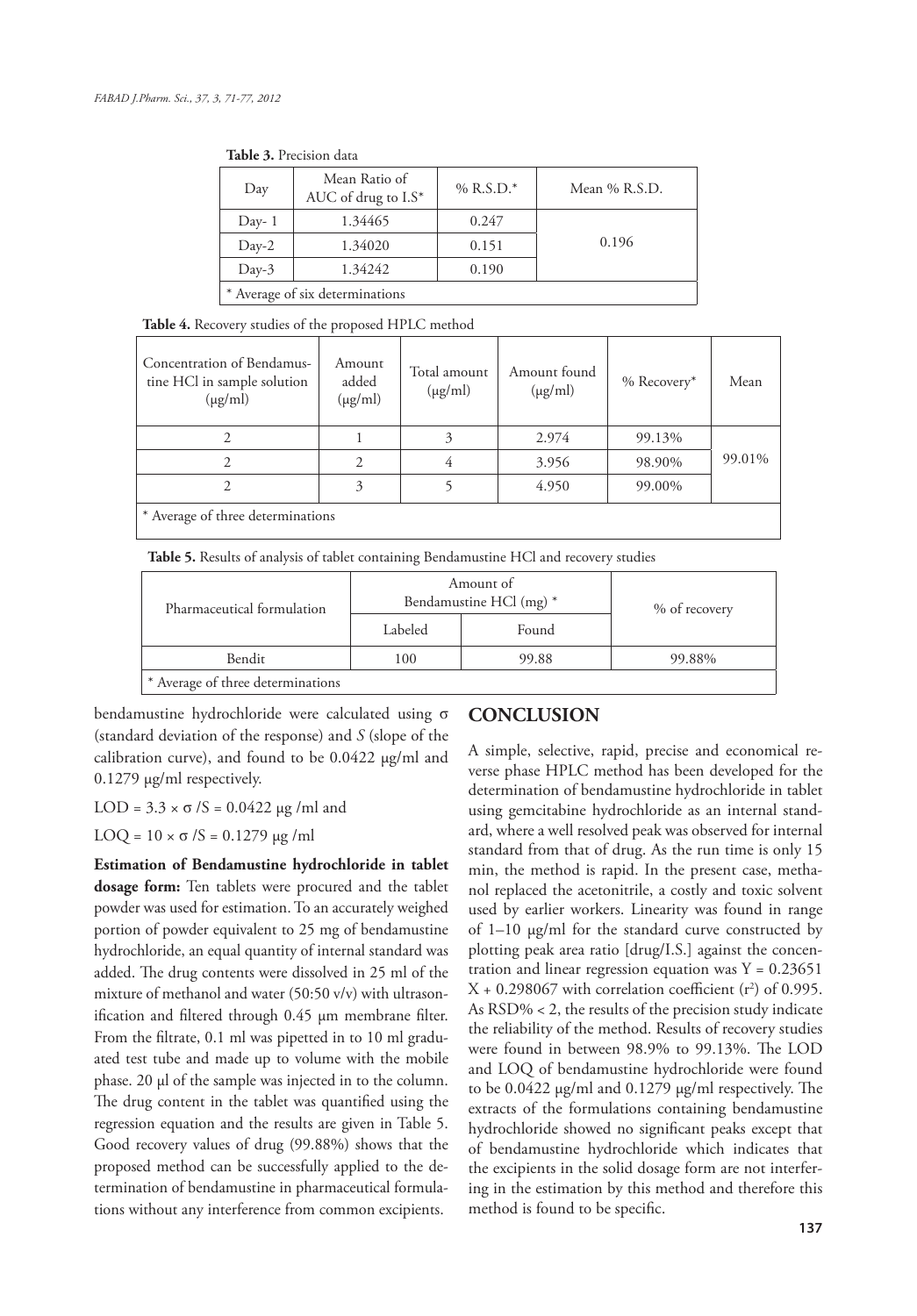## **REFERENCES**

- 1. Ribosepharm GmbH. Bendamustine product monograph. München, Germany, 2000.
- 2. Kath R, Blumenstengel K, Fricke HJ, Höffken K. Bendamustine monotherapy in advanced and refractory chronic lymphocytic leukemia. J Cancer Res Clin Oncol 127(1):48–54, 2001.
- 3. Bagchi S. Bendamustine for Advanced Sarcoma. Lancet Oncol 8(8): 674-679, 2007.
- Julia ABB, Karen LG. Bendamustine. Drugs 61(5): 631–638, 2001.
- 5. Schwaenen C, Karakas T, Schrader M. Bendamustin in induction of apoptosis in B-cell chronic lymphocytic leukemia. *Ann Oncol* 10(3): 132, 1999.
- 6. Meyer A, Grischke E, Wallwiener D, Bastert G. Response and toxicity of chemotherapy with gemcitabine and bendamustine in advanced ovarian cancer and breast cancer. *J Cancer Res Clin Oncol* 124: R123,1998.
- 7. Alfonso B, Timothy Y, Neil B, Mitchell S, Inventors; Institute for Cancer Research. The Research Institute of Fox Chase Cancer Center, Philadelphia, PA (US), assignee. Combination of DNA repair inhibition with bendamustine or gemcitabine in the treatment of cancer. *United States Patent* Pub. No.: US 2013/0303588 A1, Pub. Date: NOV. 14, 2013.
- 8. Mathrusri Annapurna M, Pavani S, Anusha S, Harika Mahanti, Venkatesh B. New analytical methods for the determination of bendamustine hydrochloride: An anti-neoplastic drug. *J Chem Pharm* 4:1696– 1701, 2012.
- 9. Kumar KK, Nagoji KEV, Nadh RV. Determination of bendamustine hydrochloride in pure and dosage forms by ion-associative complex formation. *Orient J Chem* 30(2): 905–910, 2014.
- 10. Dubbelman AC, Tibben M, Rosing H, Gebretensae A, Nan L, Gorman SH, Robertson P Jr, Schellens JH, Beijnen JH. Development and validation of LC-MS/MS assays for the quantification of bendamustine and its metabolites in human plasma and urine. *J Chromatogr B: Anal Technol Biomed Life Sci* 893-894:92-100, 2012.
- 11. Lei He, John CG, Yonghua L, Michael DE, Mario A, Kari K, Robert C, Nina M, John McGregor, Thomas O, Ewa M, Mani M, Chima O, Mitch AP. Development and validation of sensitive liquid chromatography/tandem mass spectrometry method for quantification of bendamustine in mouse brain tissue. *J Chromatogr B: Anal Technol Biomed Life Sci* 905:141–144, 2012.
- 12. Weber H, Marko V, Kallay Z, Trnove Tc, Amlache Rr R. Determination of a cytostatic agent bendamustine in plasma using capillary gas chromatography with nitrogen-selective detection. *J Chromatogr B: Anal Technol Biomed Life Sci* 525(2):459- 463, 1990.
- 13. Ivanka P, Anita B, Neli K, Danka O, Kolio T. HPLC study on the stability of bendamustine hydrochloride immobilized onto polyphosphoesters. *J Pharm Biomed Anal* 48(4):1143-1150, 2008.
- 14. Mathrusri Annapurna M, Sai Pavan Kumar B, Raj Prakash J. Stability-indicating high performance liquid chromatographic determination of bendamustine hydrochloride (an anti-cancer agent) as bulk drug and in pharmaceutical dosage form. *Drug Invention Today* 4(12):629–634, 2012.
- 15. Sasi Kiran Goud E, Krishna Reddy V. Development and validation of RP-HPLC method for determination of related substances of bendamustine hydrochloride in bulk drug. *Der Pharmacia Sin* 4(1):29–36, 2013.
- 16. Pavani Priya B, Vasanth PM, Ramesh T, Ramesh Malothu. A stability indicating RP-HPLC method for the determination of bendamustine in parenterals, *Int J Bioassays* 2(1): 260–264, 2013.
- 17. Kumar KK, Nagoji KEV, Nadh RV. A validated RP-HPLC method for the estimation of lapatinib in tablet dosage form using gemcitabine hydrochloride as an internal standard. *Indian J. Pharm. Sci* 74(6): 487–598, 2012.
- 18. Qiqing Z, Sarah S, Nathaniel LS, Kenley KN, Ke Z, Tracy B, Alan D, Nik PC, Degradation of a pharmaceutical in HPLC grade methanol containing trace level formaldehyde. *Pharm Dev Technol*  18(4):877-882, 2013. doi:10.3109/10837450.20 12.696265.